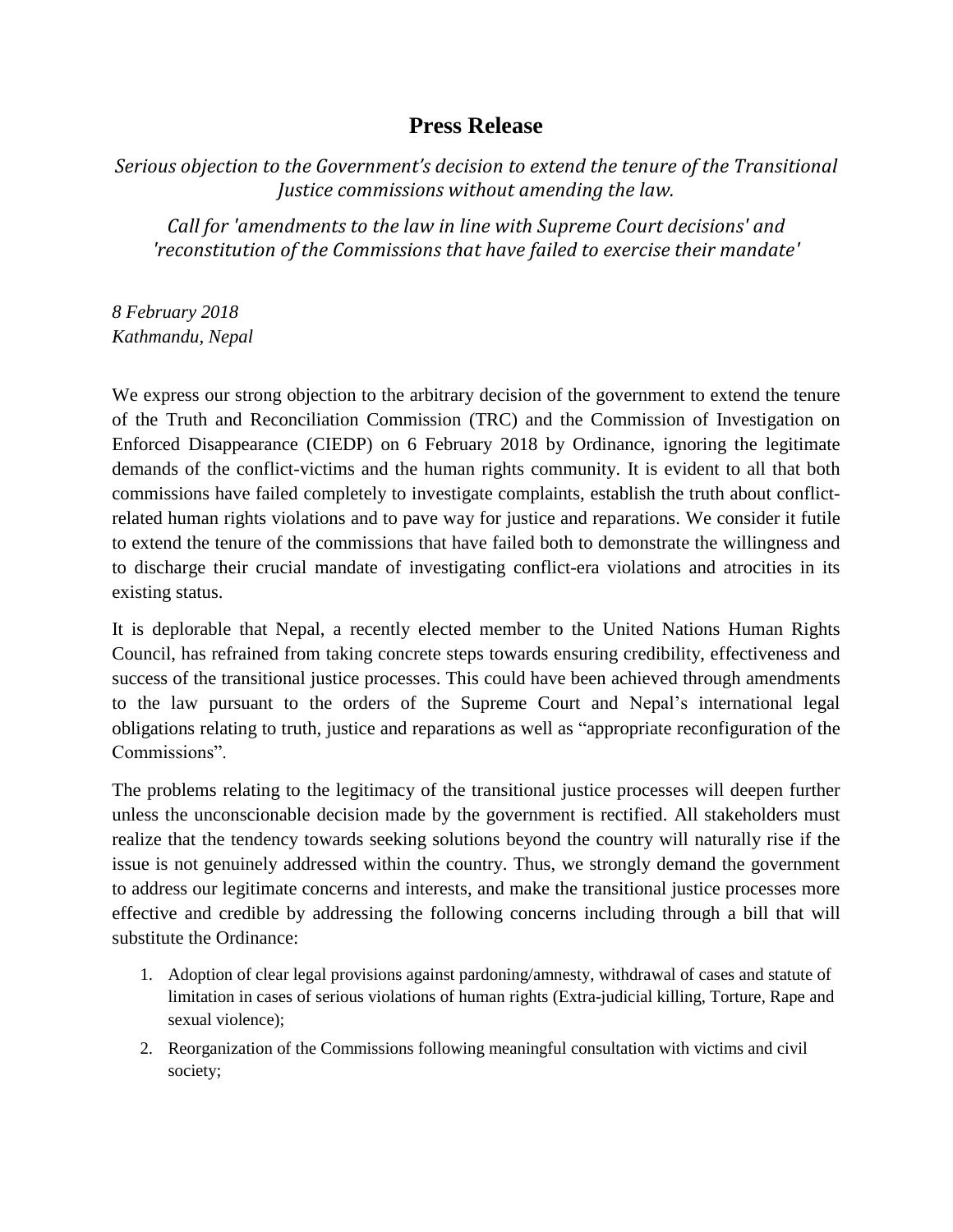- 3. Clear provision relating to prosecution of cases recommended by the TRC and the CIEDP at the Special Court, established pursuant to principles of judicial independence;
- 4. Criminalization of torture and enforced disappearance in line with international standards; \
- 5. Explicit guarantees against transfer of running (sub judice) court cases to the commissions;
- 6. Guarantee of victims' right to respect and reparations;
- 7. Reconciliation only with the informed consent of the victims, and solely in the cases where reconciliation is permissible.
- 8. Adoption of a vetting system and measures of institutional reform to ensure non-reoccurrence of violations in future;
- 9. Appropriate arrangement for victims and witness protection;
- 10. To ensure that the commissions will deliver their mandate within extended tenure, adoption of a clear action plan specifying the participation of victim organizations and civil society.

| <b>Organizations</b>                                     | <b>Responsible Person</b>           |
|----------------------------------------------------------|-------------------------------------|
| <b>Accountability Watch Committee</b>                    | Charan Prasai, Coordinator          |
| <b>Informal Sector Service Center (INSEC)</b>            | Subodhraj Pyakurel, Chairperson     |
| Justice and Rights Institute (JuRI-Nepal)                | Advocate Sharmila Shrestha,         |
|                                                          | Chairperson                         |
| Civil against Blanket Amnesty                            | Prof. Kapil Shrestha                |
| Women for Human Rights (WHR)                             | Lily Thapa, Founder                 |
| Human Rights Joint Forum                                 | Advocate Baburam Giri, Joint-       |
|                                                          | Coordinator                         |
| Civil Rights Association Nepal (CRAN)                    | Advocate Ashikram Karki, General    |
|                                                          | Secretary                           |
| Advocacy Forum - Nepal                                   | Advocate Om Prakash Sen Thakuri,    |
|                                                          | Director                            |
| Center for Legal Studies (CLS)                           | Birendra Thapaliya, Chairperson     |
| Democratic Freedom and Human Rights Institute<br>(DFHRI) | Shiva Bisangkhe, Executive Director |
| World Vision Advocacy Forum (WVAF)                       | Advocate Dinesh Tripathi,           |
|                                                          | Chairperson                         |
| Human Rights Organizations Nepal (HURON)                 | Advocate Indra Prasad Aryal,        |
|                                                          | Chairperson                         |
| National Human Rights Foundation (HURFON)                | Bhawani Kharel, Chairperson         |
| International Institute for Human Rights, Environment    | Srijana Pokhrel, Executive Director |
| and Development (INHURED International)                  |                                     |
| Conflict Victims' Society for Justice (CVSJ)             | <b>Janak Raut</b>                   |
| Guru Luitel Study and Development Center                 | Phanindra Luitel                    |
| Ganesh Ujjain Pratisthan                                 | Sabitri Shrestha                    |
| Law and Policy Forum for Social Justice (LAPSOJ)         | Barun Ghimire, Executive Director   |